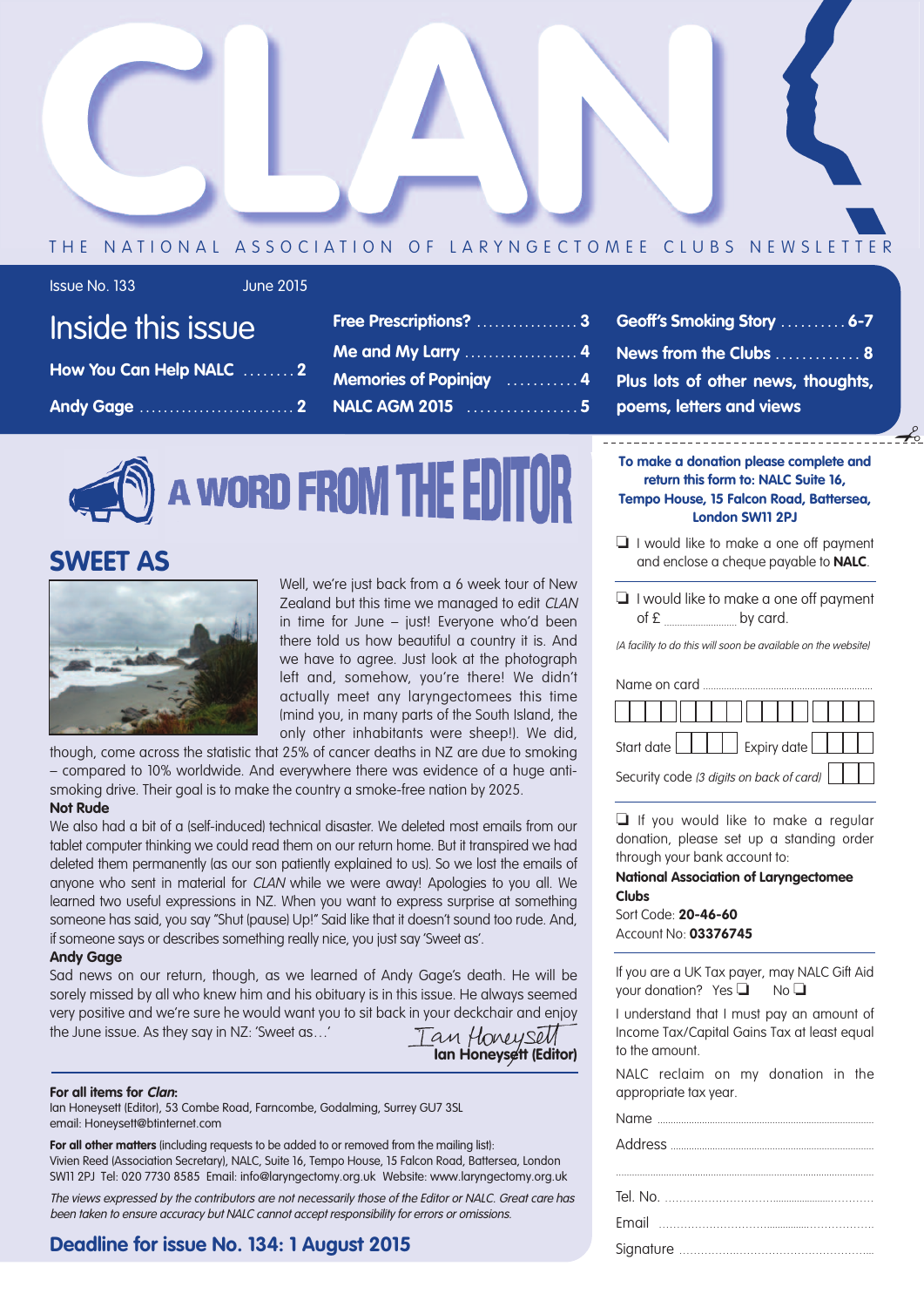### **How you can help NALC**

#### **By Joining Us:**

Do you have some experience and skills in fundraising? We will be setting up a committee to develop activities to raise funds to replace the cuts in our grant from Macmillan, phased over the next two years. We would welcome the involvement of members of our wider community who could add their expertise. As is usual for our committee members, travel expenses will be paid for attendance at meetings.

Please contact Vivien Reed at the NALC office if you are interested and willing to help us in this way. Contact details are on the front of this Newsletter.

#### **By Donating:**

Please consider supporting NALC in one of the following ways:

USE THE FORM ON PAGE 1 to:

- Send a donation to our office
- Make a donation via a card payment

#### **By Visiting the Website:**

www.laryngectomy.org.uk

There is a facility on our website to make a donation using a debit card or credit card. Please also submit the details that allow us to claim Gift Aid.

#### **By Organising a Fundraising Event:**

Could you or your club organise a coffee morning or similar event? We can advertise such events on the website and in CLAN, to help maximise your success!

#### **By Sponsoring Events:**

Could you or a friend or family member take part in a local or national sponsored activity to benefit NALC? We will help by appealing on our website, and elsewhere, for sponsors to support you. Again, that would help with your efforts.

Whichever way you could help us, it would be most appreciated, and of enormous benefit in helping us to continue – and expand – the vital work we do at NALC in helping to support the laryngectomee community, and improve services, across the UK.

We look forward to hearing from you. Malcolm Babb, NALC President

### **What a Crush…**

**At the Wedding Reception, the Best Man said: "Would all married men please stand next to the one person who has made your life worth living?" The barman was almost crushed to death, but is expected to survive…**

**(from Still Talking, NSW Newsletter)**

### **Research Update**

The March edition of CLAN contained a request from Lizz Summers, a Speech and Language Therapist from Cambridge, for help with a research study. I am delighted to report that the study has fully met its recruitment target and Lizz sends her thanks to NALC members. We intend to report on the results in a future edition of  $CIAN$ 

Already this year NALC has been asked to provide formal support for several research projects. Professor Martin Birchall, an NALC Patron and Adviser, wanted our support for a study aiming to develop a tissue engineered trachea. Other studies include the use of a Patient Concerns Inventory with head and neck cancer patients and another looking at the reduction of fibrosis following radiotherapy.

### **20:20 Voice**

Phil J reports: "Well folks, I can tell you one thing boys 'n girls, Rock 'n Roll has definitely not died! Sunday night (8 March) at the Fox & Tiger proved that conclusively, as the place was packed out with those who knew dancin' when dancin' was dancin'!"



In April they held the 'Great Western' bike ride. They teamed up with the Steamin' Billy Brewery Co. Ltd who also sponsored the event  $-$  and they put up a £50 prize for the top team sponsorship raisers and a £25 prize for the individual who raised the most sponsorship.



### **Andy Gage**



It was with great sadness we learnt in early May that one of our Vice-Presidents, Andy Gage, had passed away. He shared news of his illness last December and he showed a lot of spirit and determination to achieve a favourable outcome, which sadly was not to be.

His background made him the ideal webmaster for the new NALC website when it was launched in late 2012. His experience in copywriting made him a great asset not just to NALC but to other groups such as Macmillan. Andy became an NALC Vice-President in May 2013. He was prepared to help with anything and embraced the challenge of making NALC self-sufficient as Macmillan funding was being phased out. I will greatly miss his friendship and support; he was a very valuable member of our team.

He played a large part in the revival of Central London Laryngectomee Group and enthusiastically supported a stem-cell research project. He wrote an account of his life in CLAN September 2013, which is still available on our website.

Malcolm Babb, NALC President.

### **Be a Smartie**

Some time ago we floated the "be a smartie investor" idea whereby you buy a tube of smarties, enjoy the contents at your leisure and then simply fill the tube up with 20p pieces! It's a simple way of saving your 20p's and a great way of raising funds for the "20-20 Voice" Cancer Charity. I am delighted to say that our first '20-20 tube' was handed in on Wednesday night and we are hoping that this will catch on nationwide as we grow and grow. So there you go folks, it's dead simple to be a 'smartie investor'.

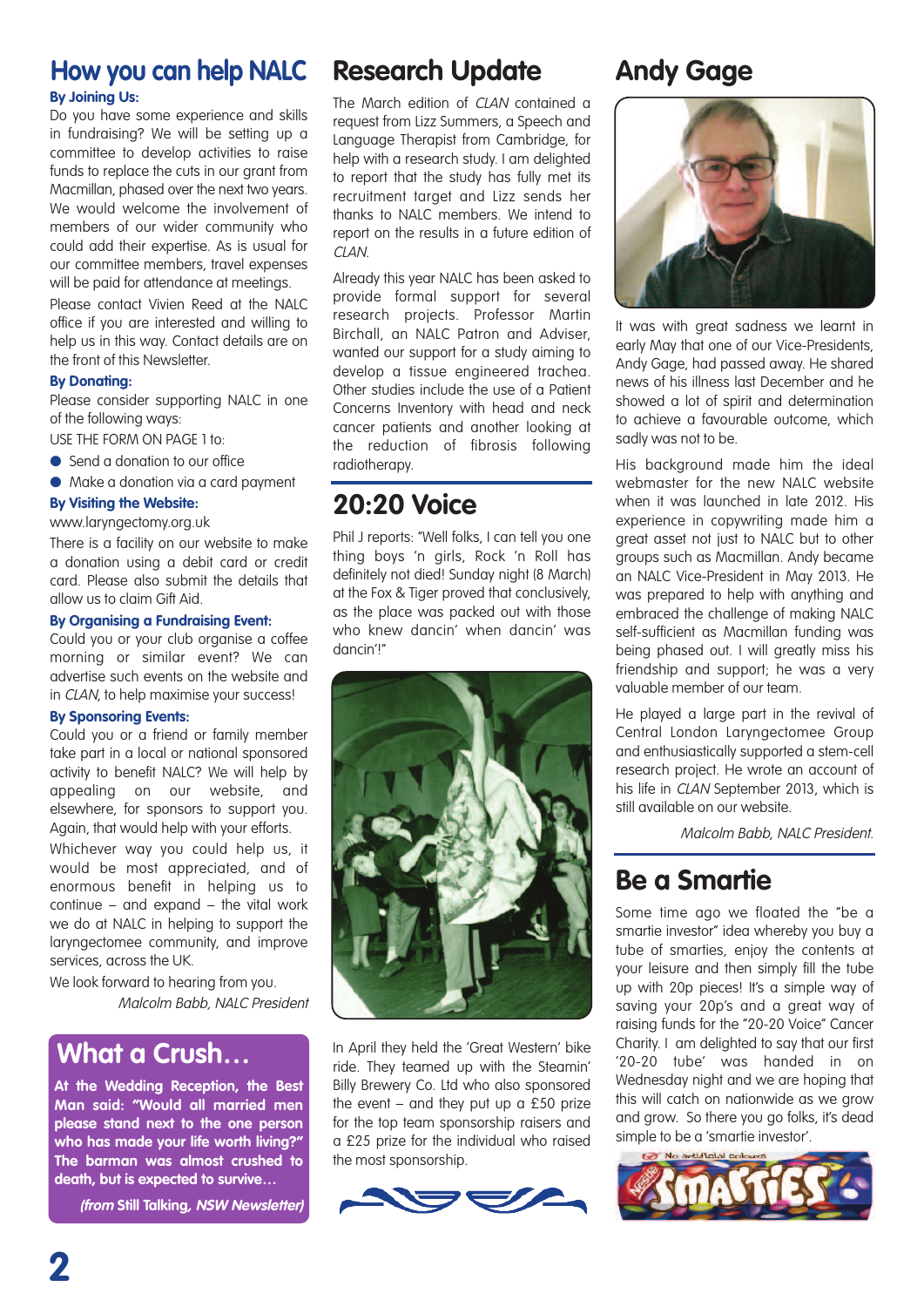### **Free Prescriptions?**

Jean Fraser has highlighted to CLAN this BBC article (www.bbc.co.uk/news/health-31537381 ) which tells how patients with life-long conditions are being fined up to £100 for collecting their free prescriptions. They say they were not told of <sup>a</sup> rule change that meant their exemption certificates had to be updated. Charities and pharmacists said patients were being labelled 'fraudsters' and being 'unfairly' punished. The NHS said it was the "patient's own responsibility to check their entitlement".

fined.

numbers" of people are affected, although there is no clear overall total. Its chief executive, Barbara Young, told the BBC: "This is a policy designed to tackle fraud, but because of the poor way it has been implemented it has resulted in the unfair fining of people with a lifelong health condition. It is unacceptable and needs to change." She said that people should have been warned first, rather than just

Neal Patel, of the Royal Pharmaceutical Society, shared that sentiment: "No-one should be labelled a fraudster just because they have forgotten to renew their medical exemption certificate. The effect of this fine is to punish people with long-term conditions for their illness. We'd like to see a far more constructive approach which supports and informs patients rather than make them bear the bureaucratic burden of an unfair system." An NHS Business Services Authority spokeswoman said: "It remains the patient's own responsibility to check their entitlement before claiming free prescriptions. To be clear, it is written in regulation that it is the exemption certificate that entitles a patient to free prescriptions, not the medical condition

Radio presenter Sybil Ruscoe told BBC Radio Oxford: "I have been fined for having free insulin. Hundreds of us have had fines in the post. Basically we're being criminalised for having a chronic illness. It's bad enough having type 1 diabetes – you have to prick yourself with needles seven or eight times a day – and now I'm being criminalised for doing something I wasn't told was wrong."

#### **Not informed**

She had type 1 diabetes diagnosed in 1999 and was told that she was entitled to free prescriptions for life. The system changed in 2002 and a new medical exemption certificate that needed renewing every five years was introduced. But those issued the old exemptions were not informed of the change. They have started facing fines since the NHS Business Services Authority took over responsibility for checking people's eligibility last September. The body started issuing fines of up to £100 plus the cost of the prescription. Government ministers have openly championed getting tough on prescriptions.

### **Unacceptable**

The charity Diabetes UK says "large

### **White Chocolate & Raspberry Pudding**

alone."

#### **Ingredients**

3 eggs ½ tsp vanilla extract 500ml crème fraiche 1 lb brioche loaf cut into chunks 6oz white chocolate broken into small bits 12oz raspberries 2oz caster sugar 1 tbsp self raising flour

#### **Method**

Pre heat the oven 200 C or gas mark 6. In an oven-proof dish, layer half the brioche followed by half the chocolate and then half the raspberries. Repeat with the remaining brioche, white chocolate and raspberries. In a jug, mix the caster sugar, flour, eggs, vanilla and crème fraiche. Bake in the oven for 25 to 30 minutes until golden. Ian & Rose Browse



Taken from 'Soups & Puddings' produced by THANCS Group. Minimum donation (from non-laryngectomees) of £2.00 per copy. THANCS group: Hawthorn Suite, Worcestershire Royal Hospital, Charles Hastings Way, Worcester WR5 1DD.

### **Speaking Valves**

Ali Al-lami, an ENT doctor (Registrar) at the East Kent Hospitals' University Foundation Trust, has written to CLAN. He says: "I am currently carrying out a project regarding the problems that laryngectomy patients encounter in using speaking valves. I have designed a paper questionnaire which was filled in by some of our patients in the local laryngectomy club and I have designed a survey version that I was hoping CLAN readers might complete."

So please do complete and return to him if you would like to help. Here are the questions. You can email Dr Ali at: aklami@doctors.org.uk

#### **Laryngectomy Speaking Valve Questionnaire**

- 1. Name (optional):
- 2. Date of birth (optional):
- 3. Approximately how many years have you had a speaking valve?
- 4. What type of valve do you have (e.g. Blom-Singer or Provox)?
- 5. How long do your valves last before they need changing?
- 6. Please rate any problems you may have had with the valve over the last 12 months:

#### **None Mild Moderate Severe Very Severe**

Swelling/growth of extra tissue around/next to the valve

Valve leakage

6. Cough on eating/drinking

6. Increased speaking effort

- 7. On a scale of 1-5 (1 being the worst, 5 being the best) how would you rate your voice quality?
- 8. How many chest infections that have required antibiotics have you had in the last 12 months?
- 9. On a scale of 1-5 (1 being the worst, 5 being the best), how would you rate your quality of life since you have been using a valve?
- 10. Any other comments?

**The University of Florida has an emergency plan in case of a sudden Zombie attack!**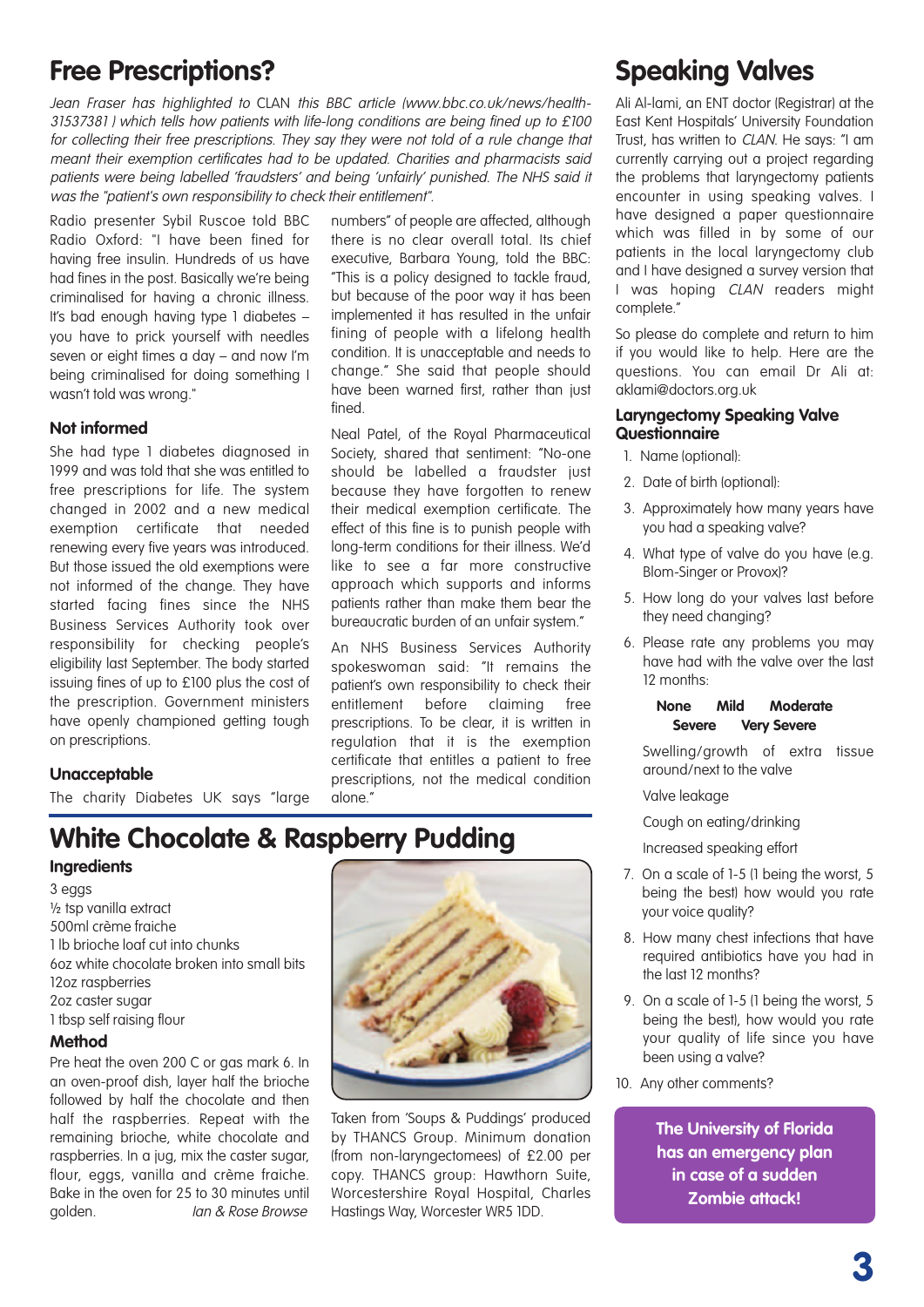### **Me and my Lary**

It has been two years now since my laryengectomy and have I think finally come to terms with it. I have however had some strange reactions from people that I come across during my every day business. I thought others might find interesting.

- The Take No Notice: These people ignore the problem and take no notice. They tend to be very polite and if they don't understand anything they will say pardon so I will repeat myself. If they still do not understand I will write it down. So generally they are no problem.
- The Take No Notice But Stare: Like the above type but do not know how to respond. They are polite people and can't help looking at the stoma button while you are talking. They usually say pardon or mostly sorry, it is usually a good idea to write your request down at this point because they are fascinated and will not listen.
- The Sympathetic People: This type treat you like someone with a brain impediment. They generally are over helpful. They finish every sentence for you, generally getting it wrong because they are not really listening, they are too busy trying to be helpful, or because your "Brain does not work properly" you are not really saying anything important. I have found it best to walk away and get my wife and we go back together and she does the communicating.
- Those Who Do Not Know How To React: These I find have never met anyone like me before. As a result ignore me or if my wife is with me ask her how I am as if I am not there. For example: My wife and I were waiting in the ENT for a routine check, one of my wife's cousins and his wife came in. While they were talking they said "How is he then?" "Is he coping O.K.?" I was sitting beside her and quite capable of telling them myself.

#### **Annoying…**

I will now try to describe the second category. This may prove difficult as these people annoy me immensely and I get terribly frustrated with them and myself. It seems that I cannot bring myself to realise it is not my fault but I will learn.

• The Anti Anything: That Is Not Normal These people do not want to even try to listen because you are different from

### **Memories of the Popinjay Club**

Andrew Staines is an old friend of CLAN – he used to draw cartoons in the early days. He has sent us <sup>a</sup> copy of the Rules of one of the oldest clubs, The Popinjay Club at Charing Cross Hospital. He has also sent detailed notes for organising their Christmas party. Here are just <sup>a</sup> few extracts to give you <sup>a</sup> feel of how things were done back in the late 1970s.

One thing the Chairman needs to watch is that his helpers do not spend too much out of their own pockets and then "not like to mention it" and so not be reimbursed.

#### **Fosberry Punch**

Ted Fosberry makes an excellent punch which is now very much a Popinjay tradition. It is most important that the table on which he stands his bowl should be well covered with a plastic sheet and table cloths as any spillage has a devastating effect on the polish. As High Priest of the Punch Bowl, Ted usually finds himself dispensing wines and spirits as well.

In 1978 we forgot to lay on any 'mixers' which was a bad oversight as Mr Smith had mentioned at one of the preparatory meetings. Soda, tonic water etc.

Entertainment should be firmly arranged as early as possible. So far we have always had a person come along with a guitar and a good singing voice. Usually they have done it as a favour and have been given a bunch of flowers or a bottle of whisky. There are disadvantages to this arrangement. Somebody doing it for nothing may take their time about making a firm arrangement or may change their mind. They are not under any obligation to

the norm. I am convinced that in ancient times they would hold up the sign of the cross in front of you.

- Those That Need An Artificial Aid: People generally use their ears to listen but I think they use their eyes as well to lip read. Some are too vain to admit they have a problem or when you write it down they have left their glasses at home. There is no hope trying to communicate with these people so I just walk away. I usually go back with my wife to talk for me.
- You Cannot Be Normal: Because you do not speak like everyone else you must have a brain problem or have learning difficulties at the very least. "Should you be out on your own?" "Is your wife or carer with you?" These people are best ignored, I can be just as ignorant and rude as them. I find that getting annoyed causes me to get flustered and my breathing becomes faster and usually ends up with my

offer an adequate substitute. It is probably better to pay a fee and have a professional entertainer. We did this in 1978 and found it much more satisfactory.

Like many voluntary organizations, Popinjay operates on anarchistic principles a good deal of the time… but (this) seems to work reasonably well… (though) it sometimes leads to gaps in arrangements as, for example, the year our patron (Sir Richard Attenborough) turned up, stayed at the party for a while and then left without having been formally greeted by any officer of the club and without his presence having been announced…



Andrew Staines and the Editor on Gibbett Hill in 2010

plate blowing and this just adds to the problem.

• Those not in any category Children are great they ask lots of questions "Why do you talk funny and you sound like a Dalek, are you one?. Is an example, I answer as truthfully as I can by telling them about my cancer and they are fine with it. The parents on the other hand are a different matter. They fit all the above categories. Don't talk to that strange man, I'm sorry he/she bothered you.

Finally there is also the totally uneducated who do nothing but ridicule, I think they do so because for once they think they have found someone who is more ridiculous than they are.

I find now two years on I have at last become more understanding to people's reactions after all I am in the minority and I find people's reactions interesting and amusing now.

William John Pickup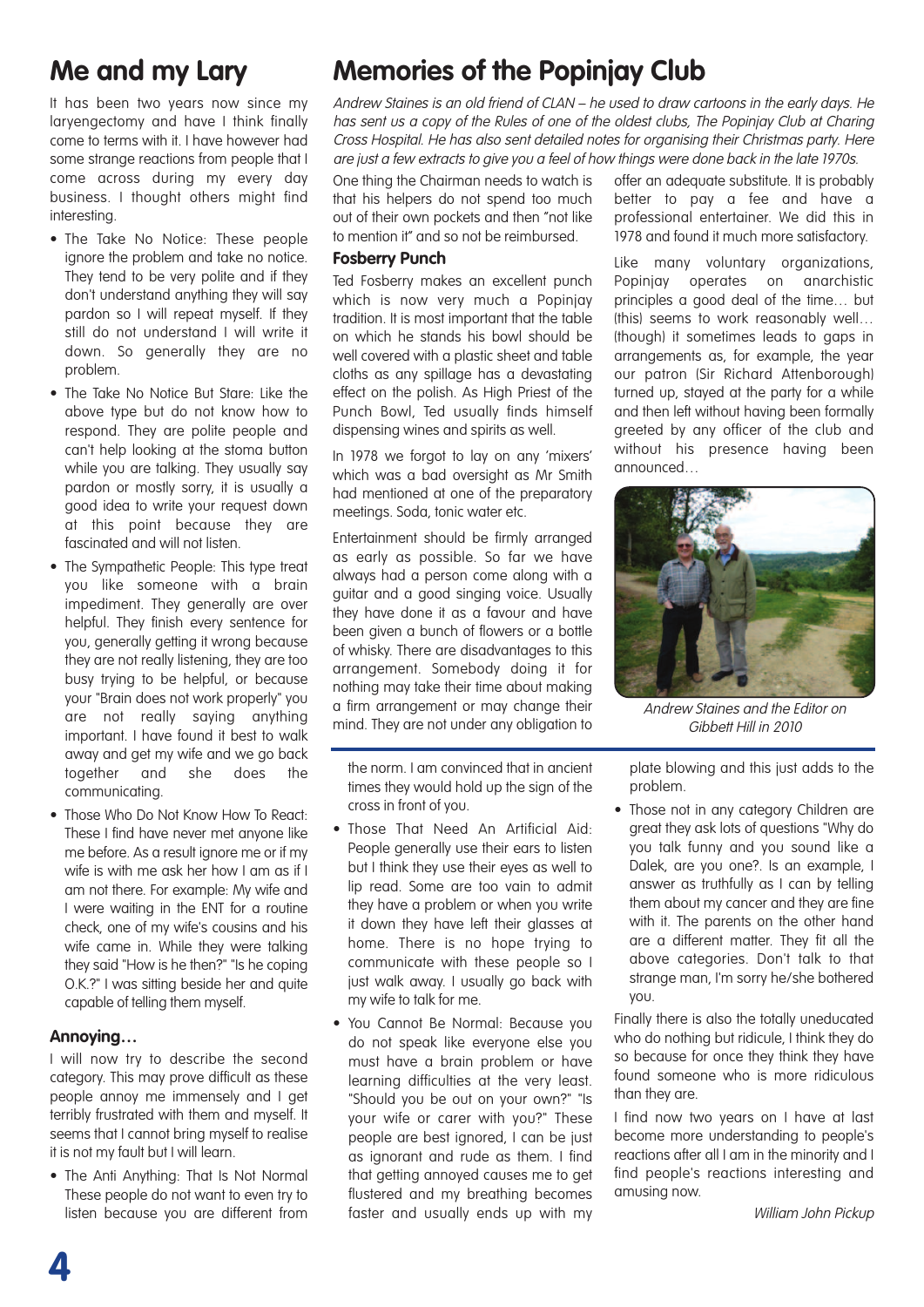### **NALC AGM 2015**

The NALC AGM took place on Monday 18 May 2015 at St Peter's Church. Members were invited to have lunch prior to the meeting.

Seventeen member clubs attended from Lanarkshire, South Shields, Reading and Crawley to name a few. Many gave apologies and felt they wanted to save the Association money so they would not attend.

Our President Malcolm Babb welcomed everyone and asked for a minute's silence for departed friends. Thinking especially of our Vice President Andy Gage who has recently passed away and whose funeral was taking place on the day of the AGM. He then went on to give his report on NALC's work over the last twelve months. Our Association Secretary Vivien Reed gave her report on NALC's move to smaller premises and the continued work of the Association. Our Treasurer Alex McGuiggan presented the accounts to the meeting, he is pleased with the donations we have received to date but for NALC to survive a lot more is needed. It was then the turn of the Vice Presidents to give their account on the last year in office, with visits to hospitals, universities and patient days.

Development of NALC talked about a meeting with all the other Head & Neck Cancer Associations in the UK which would take place this summer.

#### **Our election of Officers:**

Malcolm Babb was re-elected President.

Alex McGuiggan was re-elected Treasurer.

Tony Smith and Ivor Smith were re-elected Vice President.

It was decided to co-op Tony Hudson from the Amersham Club on to the Executive Committee.

Due to our funding position, it has been decided not to hold an Annual Lunch this year.

Several clubs gave a report of social days out and they were very encouraging with the ongoing work that they do to promote themselves and NALC.

The meetings closed at 3.15 pm.

Vivien Reed, Association Secretary









### **Patient Day**

**Friday 19 June 1pm – 5pm Dunkenhalgh Hotel Blackburn Road Blackburn BB5 5JP**

**If you would like to attend please call or email head office on 020 7730 8585 or info@laryngectomy.org.uk by Friday 12 June**

### **20:20 Survey**

The 20:20 website says: "We already know that GPs are reluctant (due to costs) to send their patiernts to their local hospital ENT departments in order that they can be properly checked out for any cancerous tissue that may be lurking in those deep and unseen places. Against that we have to consider the fact that throat cancers have rocketed by 600% in the past decade… so something has to be done about the situation where, sadly, throat cancer sufferers are not being diagnosed early enough to be treatable. Our survey has been compiled by those directly involved in treating throat cancer patients and your anonymity is assured. We would very much appreciate all larys completing this short but detailed survey as the results will determine what is sent to all health authorities nationwide. The survey is at: www.2020cancerappeal.org/ laryngectomy-awareness-survey/

### **Mañana**

**Spanish singer Julio Iglesias was on television with British TV host Anne Diamond when he used the word 'mañana' (pronounced 'manyana'). Diamond asked him to explain what it meant. He said that the term means "Maybe the job will be done tomorrow, maybe the next day, maybe the day after that. Or perhaps next week, next month, next year. Who really cares?" The host turned to Albert Yatapingu from Gumbaingeri Tribe who was also on the show and asked him if there was an equivalent term in his native language. "Er," he replied. "In Australia we don't have a word to describe that degree of urgency."**

**(Still Talking NSW Newsletter)**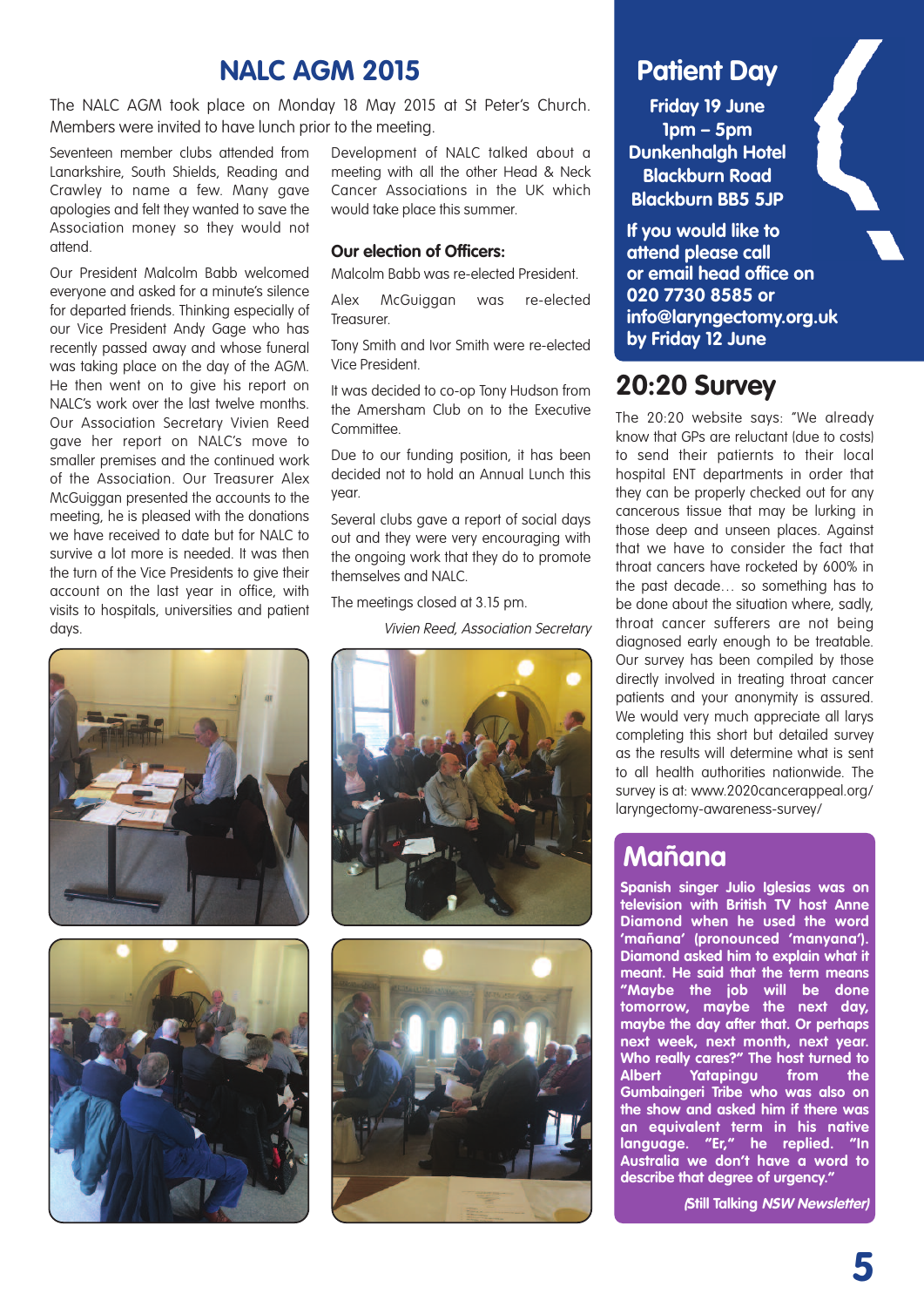## **GEOFF'S SMOKING STORY**



When I was at secondary school in the early sixties, I remember watching those old school movies where we saw old men who could hardly breathe, who had blackened lungs from smoking. We took little notice as we all knew that would never happen to us! My father smoked rollies (rolled tobacco). My mother smoked cigarettes for as long as I

remember, even though she worked in the nursing profession. In fact I remember coming home from secondary school each day and my first chore would be to pop down to the shop in the village and buy her 20 Olivier Tipped. I can't remember how much they were now… but only a shilling so.

I joined the Army as a boy soldier in 1964 and went through two years as a Junior Leader at Blackdown near Camberley. During training or drill sessions we used to get a Smoke Break… whether you smoked or not. I didn't smoke then but enjoyed those welcome breaks nevertheless! I remember that money was scarce in those days and one cigarette would be passed around the barrack room to be puffed on by all those who smoked! 'Twos-up' was a call, and 'Last Drags'. Then come pay day, they all had money in their pockets to buy their own again! Cigarettes had a good trading value for some too. 'You can borrow one but I want three back on pay day!'

#### **Aden**

After passing out from boy's service, my first posting was to Aden (now Yemen). I still didn't smoke. Unless you were married, the social life there was zero. The operational side was quite exciting for a young lad though. I do remember that we were sometimes issued with some circular tins of cigarettes and/or tobacco. These apparently were contraband seized by HM Customs & Excise and offered to the Services for free! Although I didn't smoke, these were good for trading and often paid for my drinks for the week, or whatever!

With the East-of-Suez policy coming into effect we withdrew from Aden in October 1967 and I returned with HQ 24th Infantry Brigade to Plymouth in Devon. I was almost 20 and having been robbed of my teenagehood by the Borstal-like boy's service and the barren rocks of Aden, this was my first real taste of the real adult world of the time… the Sixties and all the excitement that had to offer! So I made up for lost time by hitting the night spots of Plymouth. I worked hard and played hard and loved every minute!

#### **First Smoke**

It was at this time that I started smoking. It fitted with the image of a pint in one hand and a cigarette in the other, with a girl draped around your shoulder. And of course we could even smoke in the dance halls, the night clubs and the pubs. It was cool! We looked cool. We were untouchable. Immortal… invincible!

I was posted to Germany in 1969 where cigarettes, tea, coffee, whisky and gin, and even BP petrol were still on ration, a leftover rule from the dark days of WWII. I think the entitlement was 200 (one carton) per man which was no difficulty for smokers as they could always get the non-smokers to buy their rations and then buy from them! This was when I started smoking heavily. Cigarettes were still very cheap for the services abroad and it seemed a shame not to take advantage of this! I smoked Embassy for years!

Most of my 24-year Army career was spent outside of the UK which meant I was able to afford to smoke for most of



the time. Many of these postings were very stressful and a ciggie was certainly a great relief at times. And so I continued to smoke more and more.

#### **Post Army**

When I left the Army, I then took up a post with British Aerospace (now Bae Systems) in Dhahran, in the Kingdom of Saudi Arabia and spent 14 or so years there. Things were fine apart from Saddam upsetting the apple cart and invading Kuwait! But for all that, this was a very enjoyable time, both workwise and socially. And all the time I was smoking more and more.

When I did eventually return to the high prices of the UK I did some unpaid charity work for a while until I became bored. Then I took up a post with Aegis Defence Systems and helped to set up a private security company in Baghdad under contract of the US Embassy. If ever there was a place that anyone needed a cigarette... that was it!

Once again I returned to the UK and tried to settle down as a retiree. Not easy for one who had led a full and active life!

### **Squeaky Clean**

During the latter part of my stay in Dhahran I was admitted to hospital where I was told I had COPD. But I was discharged from hospital after a week or so with no recommendation. I also became ill in Baghdad where the American Medic advised me to take a very hot shower and inhale as much of the steam as I could. My voice began to deteriorate in Baghdad to such an extent that at times I couldn't talk without squeaking. I collapsed on the flight back to UK from Baghdad, via Germany and I woke up in first class with my head in the lap of a very beautiful flight stewardess! They certainly look after you in first class!

When I returned to Plymouth, my voice continued to deteriorate and my throat now had a pins and razor-blade feel to it. When this happened in the Middle East, I put it down to the dry atmosphere and sandy, dusty conditions. I was having a pint in my local pub when an ex Royal Navy medic friend of mine advised me to see the doctor.

I took his advice just before Christmas 2008. My local GP took one look inside my throat and referred me immediately to an ENT consultant in Derriford Hospital. At that initial consultation I remember the consultant saying "You know what this is don't you?" I nodded knowingly that I had cancer. It turned out to be Grade 4. I had a laryngectomy in January 2009 together with a partial thyroid removal and the lymph nodes in my neck and throat.

### **37 Courses**

All was well until a few months later when I had to undergo a massive 37 courses of radiotherapy accompanied with weekly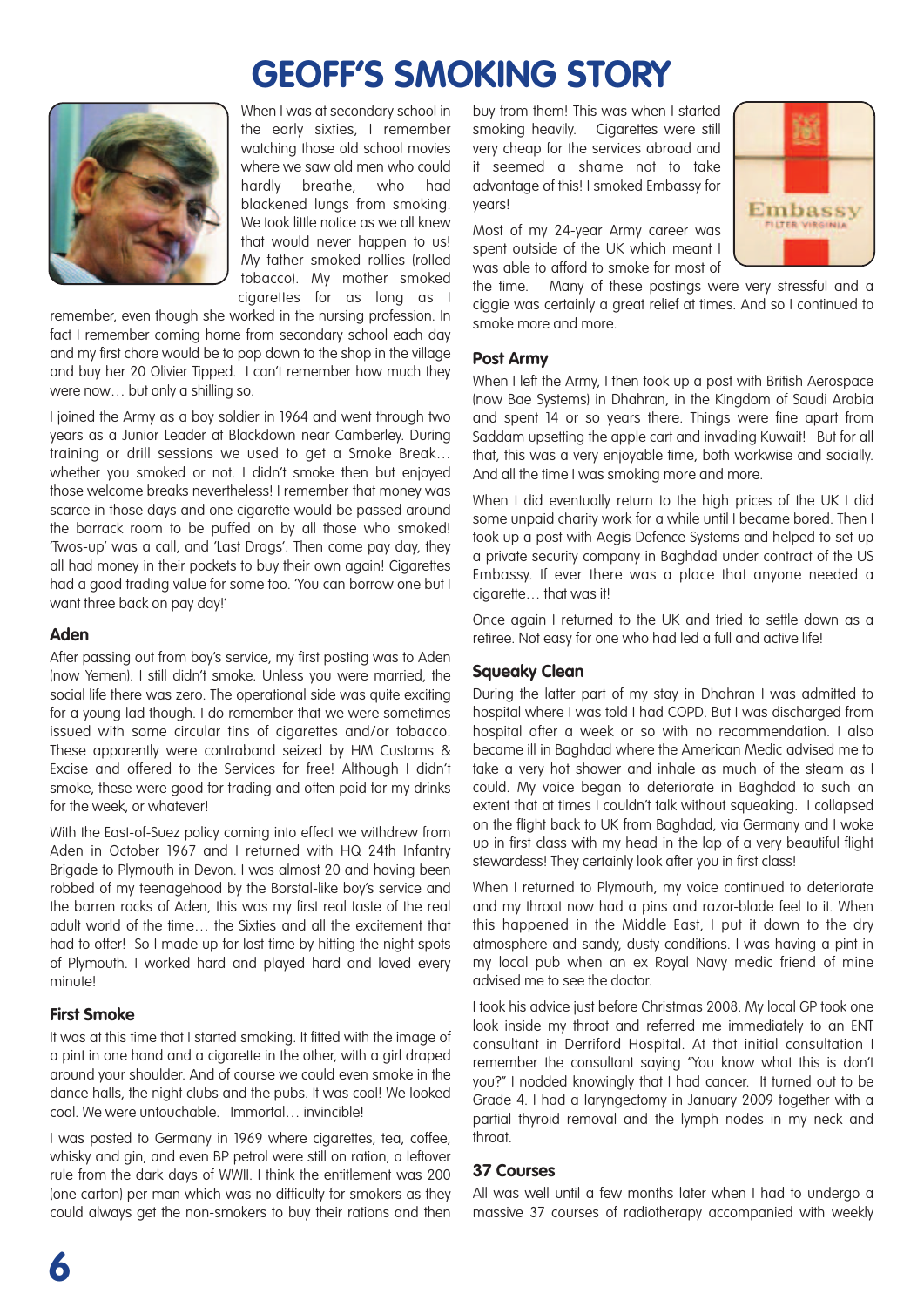### **Margaret and Barbara**

Two life-long members of the Ashford Club, Nursing Sisters Margaret Spurgeon, Ward Manager and Chair of the Club and Barbara Wagstaff have retired. They both left William Harvey Hospital some five years ago but were induced to return on a part-time basis. Margaret spent 50 years nusrsing us laryngectomees and Barbara about 40 years after service with the Hong Kong police. So between

them, these two ladies have given about 90 years service and laid the foundations for the ENT Rotary Ward to be a very close second in the "Best Run Ward" competition in the three main and three smaller hospitals in East Kent. Not only that but the present Ward Manager, Nursing Sister Caroline Mackenzie, won first prize, Best Employee, among 7000 employees of all the hospitals. She is our present Chair and all the staff are so well trained in dealing with we neck-breathers. The two ladies were well-loved by all and I framed this poem for each of them.

chemotherapy sessions. All was well again for a while until it was realised that those sessions had caused irreversible damage to my throat by scarring the tissue inside. Over the following four years things began to deteriorate to such an extent that I could no longer eat, drink or talk. Fortunately, I had been fitted with a PEG Feeding Tube in 2009.

Various options were tried to overcome the restriction and narrowing in my throat but all without success. And at one stage they even thought the cancer had returned. Thankfully this was not to be… even though I heard discussions relating to palliative care!

Eventually I was referred to the Royal Sunderland Hospital in August 2015 where I had a major operation to take tissue from the pectoral muscle in my chest and to place that in my throat. This was a brilliant success and enabled me to eat, drink and talk after a fashion. There are side-effects but this beats the alternative.

Did I mention that I no longer smoke?

I am eternally thankful to the medical professionals for saving my life. I feel



Their hands were strong to comfort Their hearts were quick to heed They knew the signs of sadness They knew the voice of need.

There was no living creature, however meek or small that they did not know its trouble and hearken to its call.

Their lifetime spent in duty Serving others without pause Those very special ladies So deserve our fond applause.

Len Hynds

very silly and not a little guilty for smoking and for causing



so much trouble and expense to the NHS. I bitterly regret doing what I did but I was once invincible remember? Never once have I been reproached by anyone in the NHS for smoking. Which is a blessing in itself!

I will suffer pain and discomfort for the rest of my life. I will try to dissuade youngsters from smoking just to be cool, as I did. But I don't intend to be one of those holierthan-thou merchants who glare at smokers and treat them as lepers.

The Royal Parade in Plymouth City Centre is choc-a-bloc with buses churning out black diesel smoke at all hours of the day and yet the passengers are not allowed to smoke in the bus shelters!

It's a funny old world but I think times are a-changing for the better.

I sincerely hope so anyway!

Geoffrey N. Read

### **ShowTime again!**

A couple of years ago the NSW Association lent a Servox speech aid (and charger and accessories) to Con Nats, a playwright who had written a short play called 'Haircuts'. It is about a young man who regularly visits a certain barber, an older Greek man. The barber is missing for a while and when he returns he is now a laryngectomee. His coping and outlook on life impresses and affects the young man. It is based on Con's own experiences.

The play was entered in the 'Short & Sweet' festival that year, won its section and went into the finals, just missing out on the top prize. Since then it's been staged in London with a British cast, and there are plans afoot for a short film of it.

Still Talking NSW Newsletter



### **'Do You Remember?'**

Still Talking, NSW Newsletter, have this quiz to see just how old you are (or what you can remember at least!) We'd be interested in your ideas on what else might be included…

One point per memory :

- 1. Sweet cigarettes
- 2. Coffee shops with juke boxes
- 
- 3. Home milk delivery in glass bottles<br>4 Shared Party lines on the telephone Shared Party lines on the telephone
- 5. Newsreels before a film at the cinema
- 6. TV test cards that came on at night after the last show and were there until TV shows started again in the morning
- 7. Peashooters
- 8. 33 rpm records
- 9. 45 rpm records
- 10. Hi-fi
- 11. Metal ice trays with levers
- 12. Blue flashbulbs
- 13. Cork popguns
- 14. Washtub wringers
- If you remembered 0-3:

#### **You're still young**

If you remembered 3-6: **You're getting older**

If you remembered 7-10:

**Don't tell your age**

If you remembered 11-14: **You're positively ancient!**